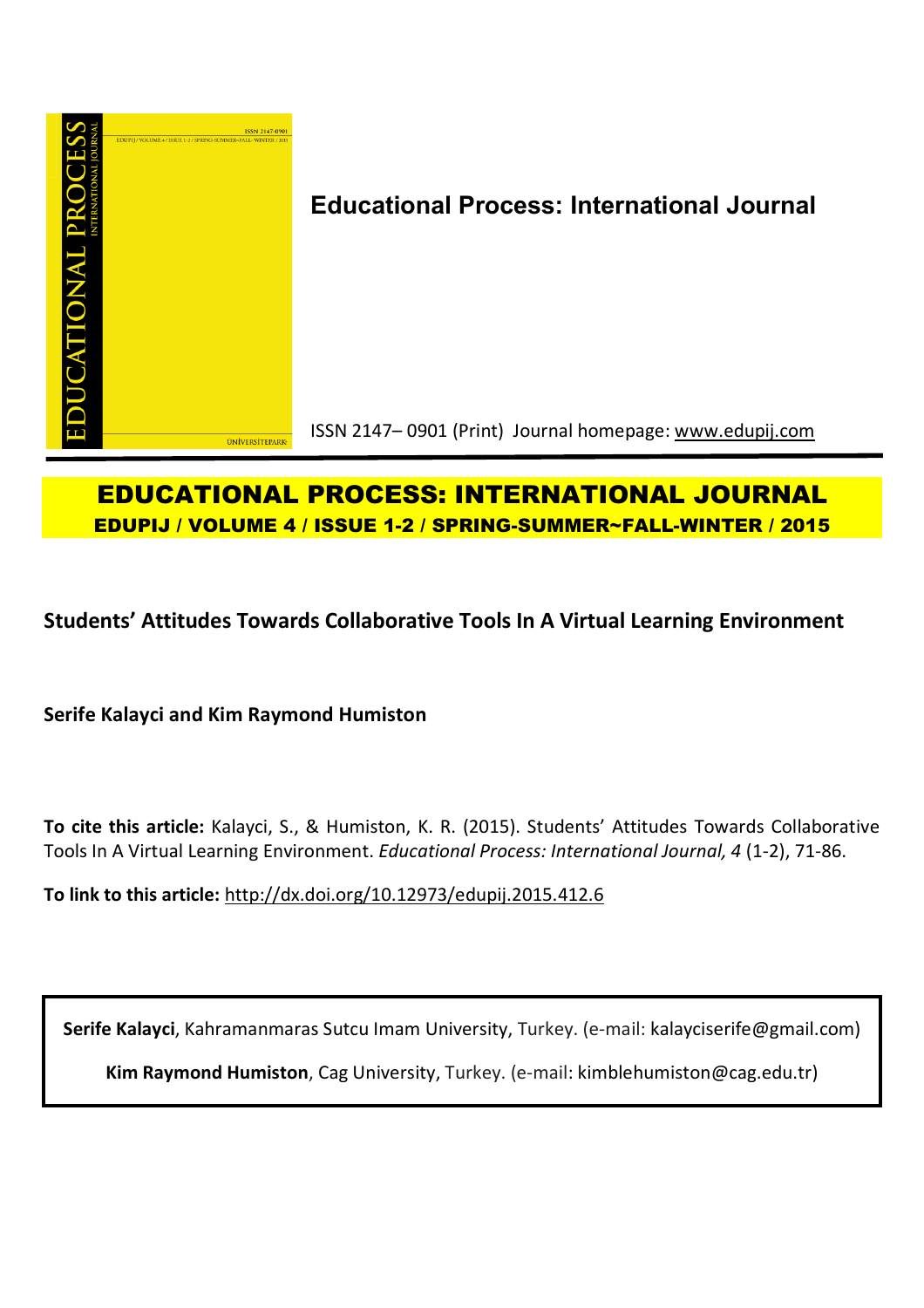## **Students' Attitudes Towards Collaborative Tools In A Virtual Learning Environment**

## SERIFE KALAYCI and KIM RAYMOND HUMISTON

## **Abstract**

The purpose of this study is to investigate prep class university students' attitudes towards collaborative tools used in Moodle. Also it was aimed to find out whether or not there is a difference in students' attitudes towards traditional and collaborative activities. The participants of the study, 28 non-English major university students, who had three-hours of Self Access Centre lessons per week, used a virtual learning environment named 'Moodle' for two hours each week. In order to investigate the attitudes, the participants were administered a computer readiness scale at the beginning of the study. At the end, a questionnaire was administered, and to support the data, screenshots of the activities were taken and twelve participants were interviewed. Results show that the collaborative tools in the virtual learning environment have significant positive effects according to the participants' opinions. The students have significantly positive attitudes towards the collaborative tools, although they have not had enough experience of collaborative work. Also the students do not reflect positive attitudes towards traditional activities and, accordingly do not use them much.

**Keywords:** virtual learning environment, collaborative tools, students' attitudes.



………………………………………........….....………………………………...…………… EDUPIJ / ISSN 2147– 0901 © 2015 Copyright © 2015 by ÜNİVERSİTEPARK Limited

edupij.com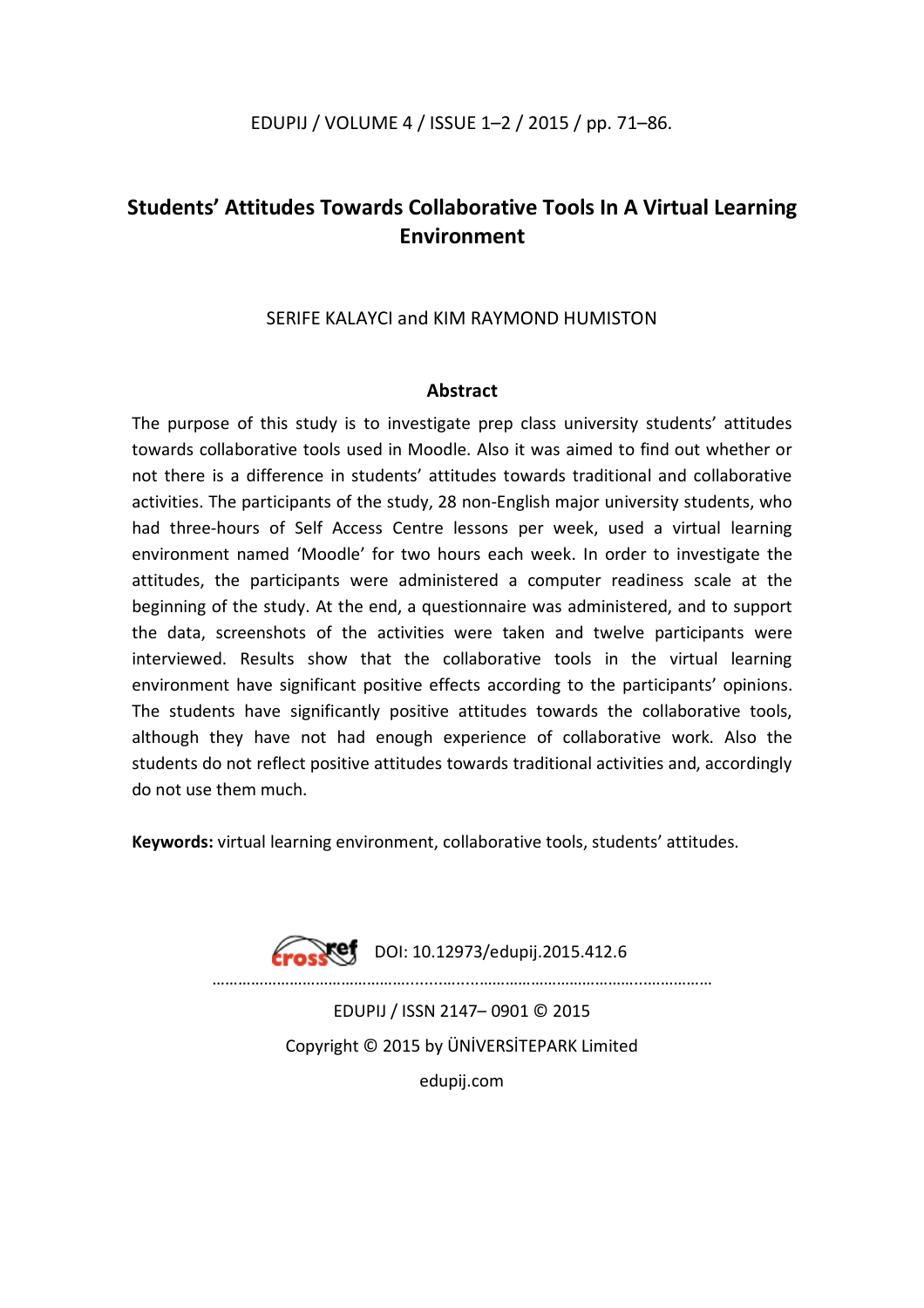## **Introduction**

Technology use in ELT classes has become increasingly vital over the last century. For today's technology native students, it is difficult to teach a language and its skills without integrating technology into the classes, since technology and the internet have become indispensable to them.

With the invasion of technology, many innovations such as mp3 players, iPods, podcasts, the Internet, web 2.0 tools and the like, provide new alternatives for learning and for the teaching of foreign languages. Virtual Learning Environments (VLEs), with their inherent dynamism and opportunities, offer cost-free contexts and materials for both teachers and students beyond the limits of time and place. Similar to the face-to-face (f2f) classroom, some VLEs offer participants direct communication with each other via text, audio, and video chat. Whenever and wherever they like, participants can reach each other and the resources of the course. Moreover, VLEs can provide an online platform where the teacher can share with students both documents (Word, PowerPoint, PDF files, etc.) and multimedia files such as audio, video files, webpages and so on, and as a result, participants do not have to physically carry resources around with them all the time. VLEs can create a platform where second language learners can gain much more independence than from traditional classrooms and provides learners with opportunities to work on their learning materials at any time and any place they are able to connect to the net (Lai & Kritsonis, 2006).

Moodle as one of the VLEs described by its creators, "Moodle is an Open Source Course Management System (CMS), also known as a Learning Management System (LMS) or a Virtual Learning Environment (VLE). It has become very popular among educators around the world as a tool for creating online dynamic web sites for their students. Many institutions use it as their platform to conduct fully online courses, while some use it simply to augment face-to-face courses." Moodle is a very useful platform for E-learning; preferred among educators because it helps managers control and manage all features of the course content and delivery within a single integrated system.

Moodle achieves many of the learning principles including active learning, interaction and immediate feedback. Students can receive assessment and feedback during collaboration, in forums, blogs, wikis, glossaries and quizzes. Instructors can use real-life material and access literacy material from other agencies. Moodle supports communication, collaboration and interaction among its users. Therefore, instructors can use Moodle to create a sense of community among learners. As a result, as stated on its official site, there are 91,386 currently active sites registered from 241 countries, with 76,143,456 users.

However, the success of efforts to integrate technology with education is largely affected by students' attitudes towards technology (Pektas & Erkip, 2006). Nunan (1988) stated that, "no curriculum can claim to be truly learner-centered unless the learner's subjective needs and perceptions relating to the process of learning are taken into account" (p.177).

Particularly, students' personal beliefs and attitudes towards web-based education are regarded as a critical factor to the successful incorporation and adoption of such systems in the learning practices of an institution. As a result, many studies have examined various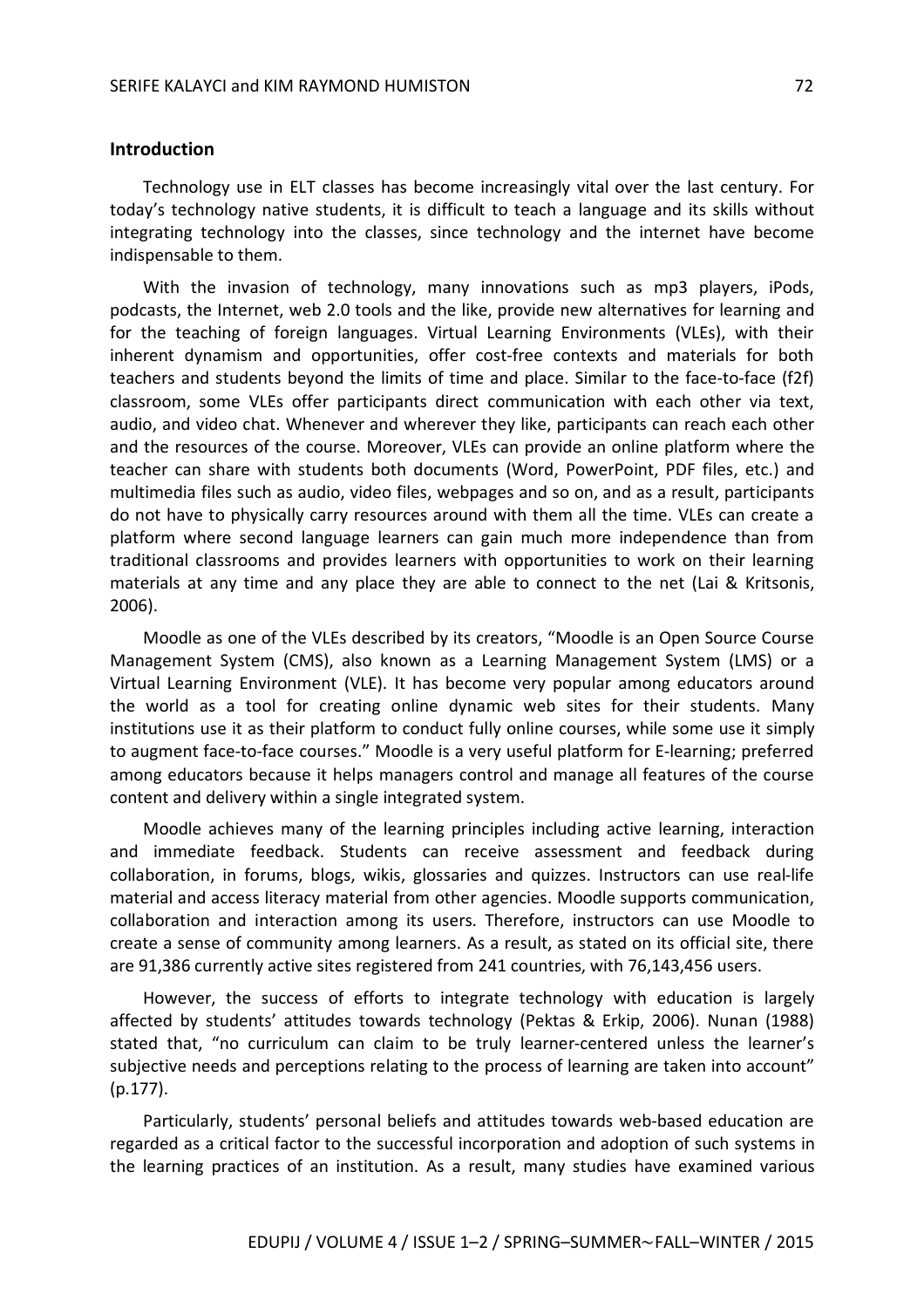factors that influence users' attitudes towards using an e-learning system (Liaw, 2008; Liaw, Huang, & Chen, 2007; Lin, 2009; Ong & Lai, 2006; van Raaij & Schepers, 2008; Selim, 2003, as cited in Molina A. I., Redondo, Lacave, & Ortega, 2014).

In spite of the popularity of e-learning environments, Liaw (2008) claims that there is not much research on instructors' and learners' attitudes towards e-learning environments. Moreover, in spite of the huge e-learning market, there is still a lack of study on the individuals' attitudes towards the adoption and use of e-learning.

Smith, Caputi, & Rawstorne (2000), defined attitudes towards computers as "a person's general evaluation or feeling of favourableness or unfavourableness toward computer technologies (i.e. attitude toward objects) and specific computer-related activities (i.e. attitudes toward behaviours" (p.61). Personal attitudes are an important factor that affect individual usage of information technology. In other words, understanding users' attitudes towards e-learning helps the creation of appropriate e-learning environments for teaching and learning.

Generally students with traditional a background in education are not accustomed to collaborative activities and normally prefer the same kind of traditional language education when they attend university.

However as educational research increases and the methods improve, it is accepted that the collaborative activities are very important in order to make students accustomed to working collaboratively and cooperatively. Turkish students are mostly used to very traditional methods of learning and teaching, having not experienced collaborative activities within their classes. At university, in their lessons they experienced some collaborative activities and it was felt to be important to find out their attitudes towards these activities.

There are many researches about students' attitudes towards VLEs, but not enough research about prep-class students' attitudes towards the collaborative tools of Moodle. Many researchers focus on ESP classes and the teaching of other subjects, rather than English teaching (as a second/foreign language), so this study may be considered important for the field.

The aim of this study is to investigate students' attitudes towards the collaborative tools used in Moodle in a compulsory English language prep class at a Turkish university. It also aims to find out whether or not there is a match between students' attitudes towards the tools and their frequency of usage. Accordingly, the study tries to answer the following research questions:

- What are the students' reported attitudes toward the Collaborative Tools in Moodle as a Virtual Learning Environment in a compulsory English (second/foreign) language course?
- What kind of activities do the students prefer, collaborative or traditional activities?
- Does the students' preference towards activities match the frequency of using particular activities?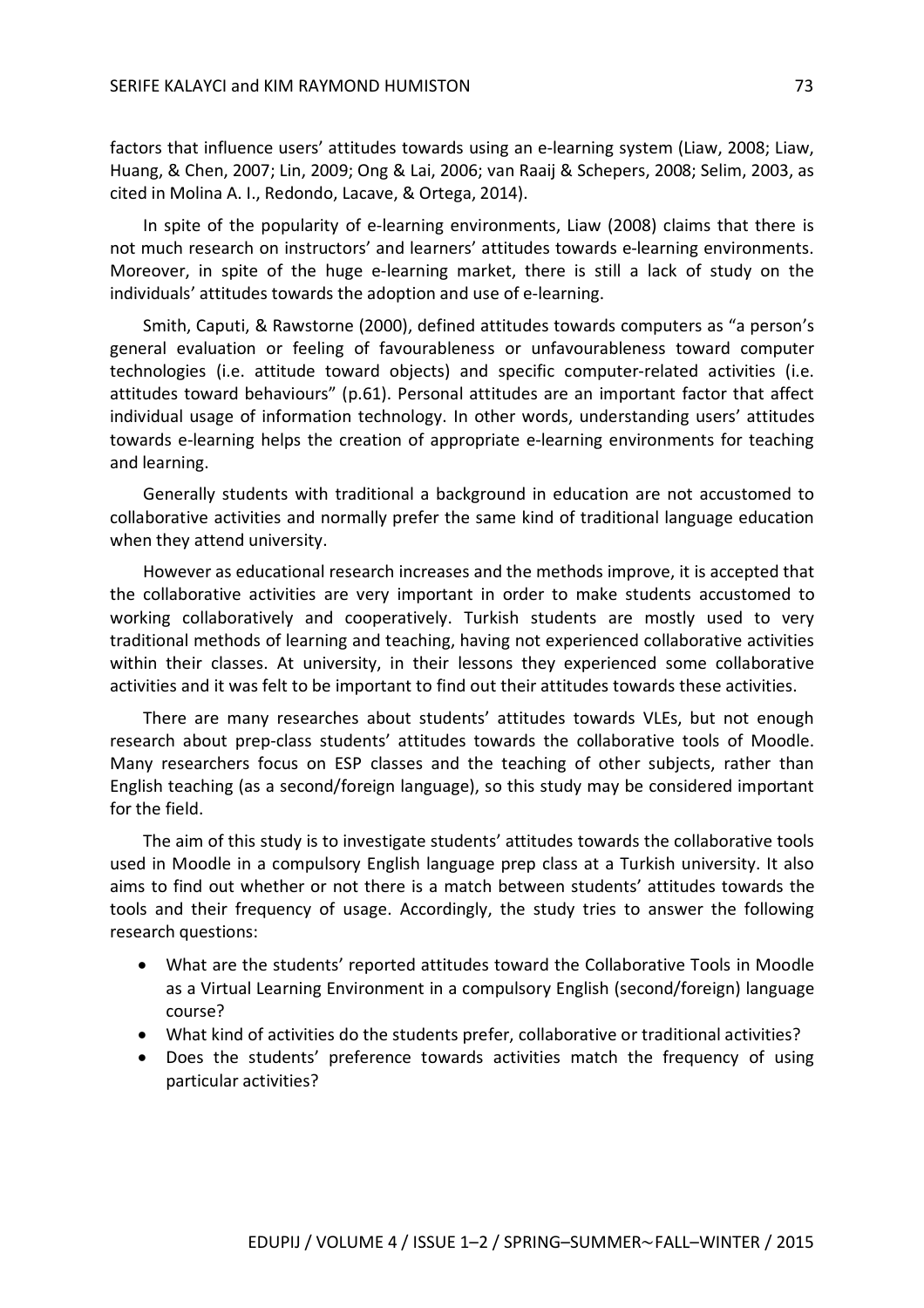## **Methodology**

This study was carried out in an English language class (with 28 students) as part of the preparatory program of Kahramanmaras Sutcu Imam University, Turkey. The study was conducted in three hours of Self Access Centre (SAC) classes (with students working independently using self-study CD-ROM course books and Moodle [Modular Object-Oriented Dynamic Learning Environment], a course management system using e-learning software). In this lesson the researcher was also their main course teacher.

The convenience sampling method was used for the group selection. The choice of this sampling strategy was guided by practical reasons (the accessibility of the participants for the researcher who was also their instructor) and also the researcher wanted to give all individuals in the group an equal chance to participate in the study.

The Computer Readiness Scale was conducted in November 2012. The students were accustomed to using the Moodle in their writing classes and SAC lessons so they did not experience difficulty in attending to the tasks during the research. The students have already been using Moodle in their SAC classes, but they have had little experience of using the collaborative tools in Moodle. As the researcher was not their SAC class instructor in the first semester, she did not have the opportunity of introducing the collaborative activities to the class at the beginning of the year. However, since the beginning of the second semester, the researcher studied the classes' history in Moodle and found that they did not use Moodle either effectively or actively. Before the research, she introduced the tools to the students for one week and showed them how to use them collaboratively and they have since used these tools regularly each week for three months.

As a collaborative tool, she introduced Wiki to the students and the students were asked to work in groups of three or four, found a common interest and prepared a composition about that subject. The subjects range from "The radio" to "PES Football Game" and the students were free to choose the subjects and the students they wished to study with.

The other collaborative task was Forum, where the teacher posted questions or tasks and the students answered the questions or wrote about the task. The teacher could edit their entries and the other students were able to comment on their friends' entries and observe each other's errors. The task ranged from introducing themselves to answering a question about the effective ways of learning vocabulary.

Another collaborative activity that the students used actively during the research was Glossary which they had not used in the first semester, but 129 words were entered into the glossary during the second semester by the students, together with pictures of some objects.

The researcher focused on only three collaborative tasks, wiki, forum and glossary, because she wanted to observe the students' attitudes clearly and also a separate question related to the students' preferences of these tools was asked to the students and analyzed separately. Moreover, the students' logs, which show how many times they viewed the activities, were examined by the researcher in order to get an idea of whether or not their preferences of tools matched to their usage of these tools.

In this study, we investigated the students' attitudes towards collaborative tools in Moodle in preparatory language classes, so the findings are related to the participants of the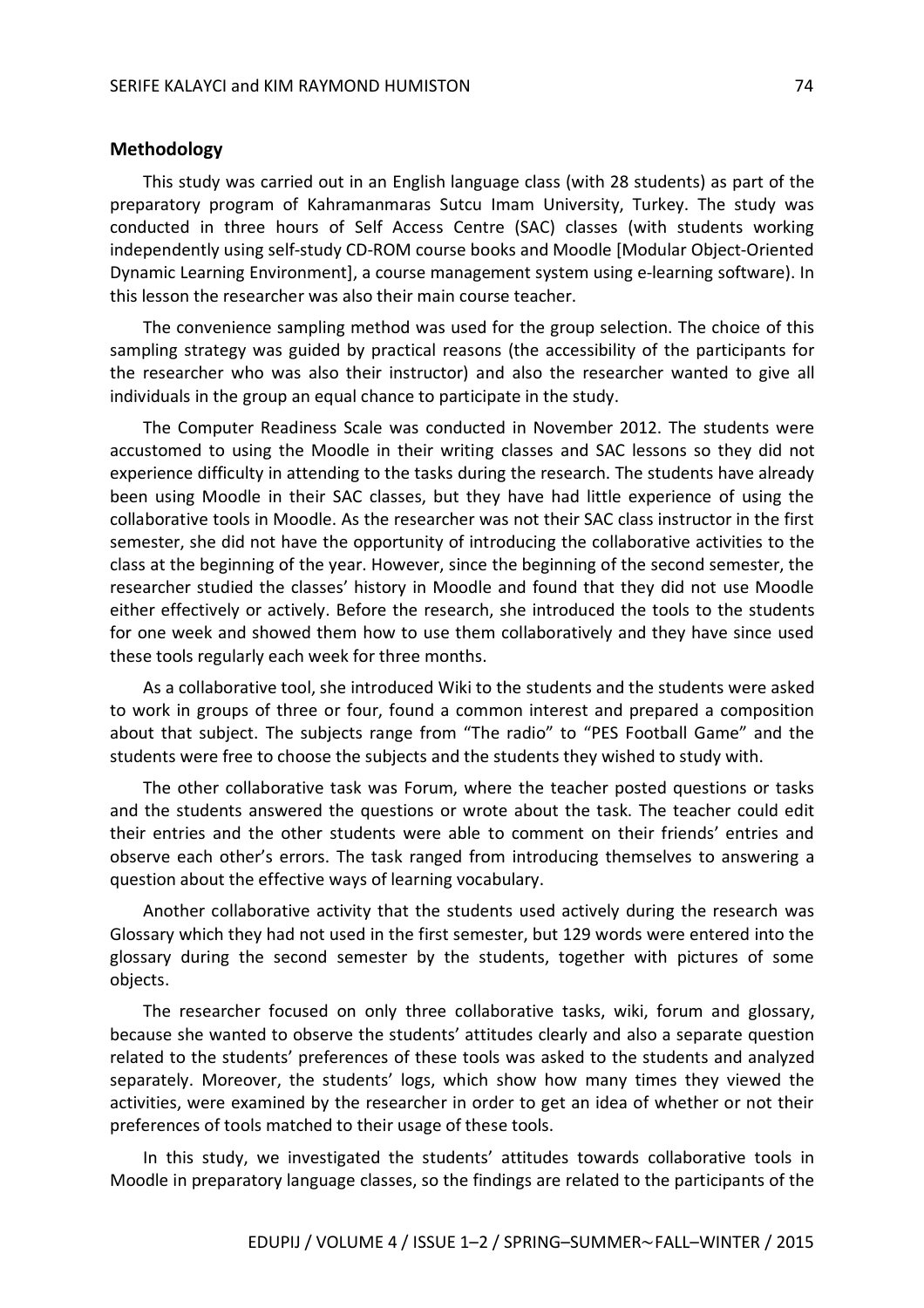study, and thus they cannot be generalized. Also this study was a case study due to the researcher's restrictions, an experimental study could also be conducted to see the attitudes differences of the students.

Moreover, the research lasted a period of three months, but it could be conducted over a longer period. Also in the first semester, another instructor attended the class and the researcher did not have the opportunity to observe the class or introduce the collaborative tools during the first semester. The study could later be replicated by one instructor over one whole academic year. In this study, two kinds of instruments were used to collect data: two questionnaires and interviews. A Computer Readiness Scale was distributed to the participants at the beginning of the semester and a questionnaire was administered at the end of the study. Many studies are reviewed in the development of the questionnaires; however, the studies conducted by Farrah (2011), Inozu and Ilin (2007) and Ozkan (2011) were used by the researcher in the designing of the questionnaires due to their similarity to the research questions and aims of this particular study. After the questionnaires, a semistructured interview was conducted with twelve students in order to support the findings and to understand the students' attitudes clearly and objectively. The semi-structured interview also functions as a means of triangulation to check the results obtained with other data collection tools and procedures (Fraenkel & Wallen, 2006). The researcher chose interviewees who had differing attitudes towards the tools. The interviews were audiorecorded and later transcribed for the purposes of content analysis.

## **Findings**

The obtained data was analyzed separately. While the data gained through the questionnaires was analyzed statistically using SPSS, the data gained through the semistructured interviews of the students was exposed to content analysis. To address the first research question, percentages, mean scores and standard deviation values were separately calculated for each item, which allowed for analyzing the students' attitudes according to the domains covered in the scale. In order to answer the second research question, which addressed the participants' preferences of collaborative tasks, their rank of choice, percentages, mean scores and standard deviation values were separately calculated for each item. In order to gain better understanding about the perceptions of the students, all the participants' results were tabulated. To address the third research question, after the results of the second analysis, the students' logs on Moodle were studied and the most viewed tasks' were noted. Screenshots were taken to support the results.

| <b>Questions</b>                            | Yes   | <b>Undecided</b> | No    | $\overline{X}$ | <b>SD</b> |
|---------------------------------------------|-------|------------------|-------|----------------|-----------|
| 1. When I study alone, I understand         | 57.1% | 17.9%            | 25%   | 1.678          | .8629     |
| better and learn better                     |       |                  |       |                |           |
| 2. I prefer to write alone rather than in a | 42.9% | 7.1%             | 50%   | 2.071          | .9786     |
| group                                       |       |                  |       |                |           |
| 3. Working in groups fostered exchange      | 82.1% | 14.3%            | 3.6%  | 1.214          | .4986     |
| of knowledge, information and               |       |                  |       |                |           |
| experience                                  |       |                  |       |                |           |
| 4. Working in groups made problem-          | 71.4% | 17.9%            | 10.7% | 1.392          | .6852     |
| solving easier                              |       |                  |       |                |           |

**Table 1.** Statistical Data Analysis of Attitudes Scale towards Online Collaborative Tools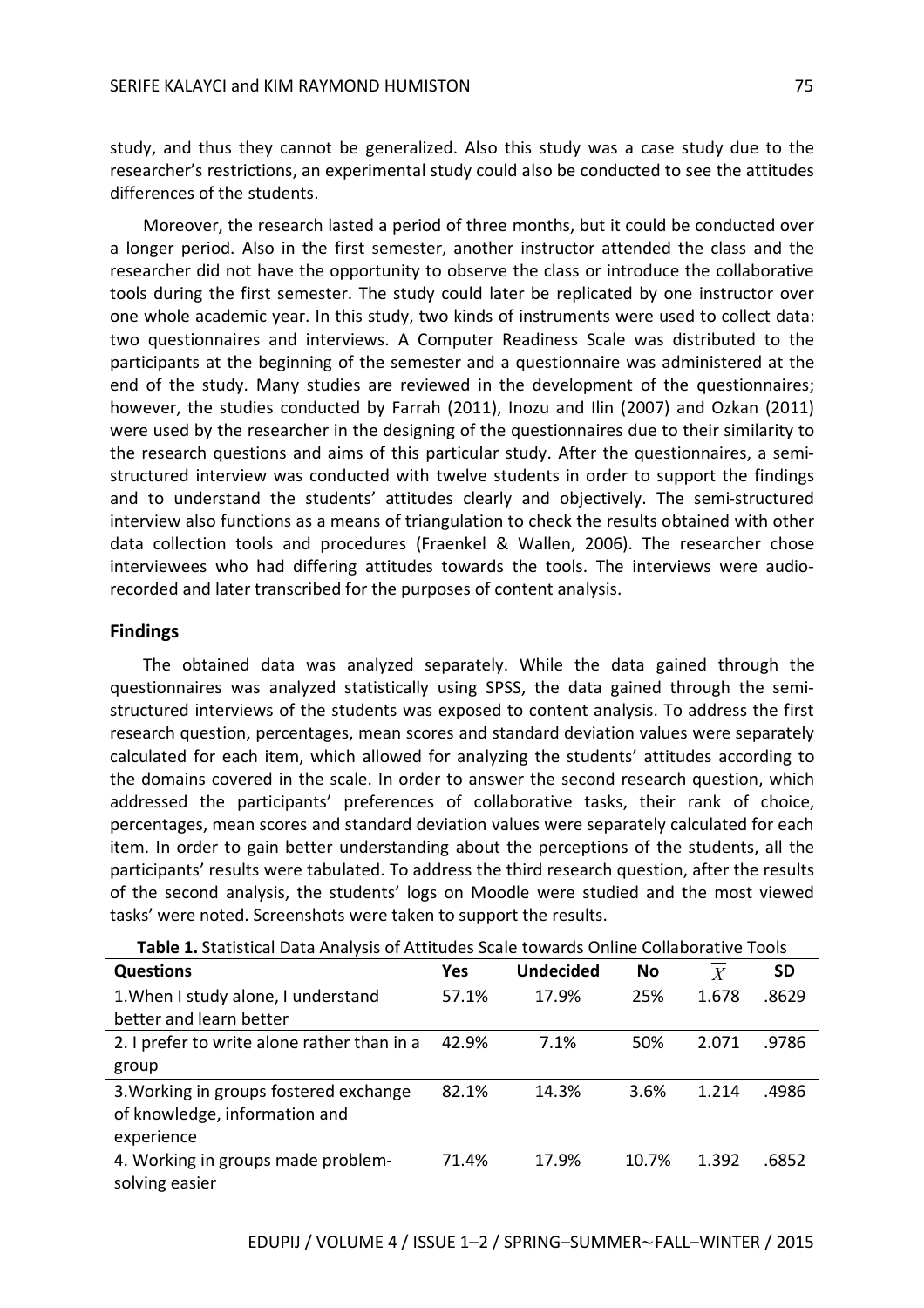| 5. Working in groups stimulated my       | 64.3% | 17.9% | 17.9% | 1.535 | .7926 |
|------------------------------------------|-------|-------|-------|-------|-------|
| critical thinking skills                 |       |       |       |       |       |
| 6. Working in groups helped me to work   | 50.0% | 10.7% | 39.3% | 1.892 | .9560 |
| in a more relaxed atmosphere             |       |       |       |       |       |
| 7. Working in groups helped me to        | 64.3% | 17.9% | 17.9% | 1.535 | .7926 |
| receive useful feedback from my friends  |       |       |       |       |       |
| 8. Working in groups helped me to        | 64.3% | 32.1% | 3.6%  | 1.392 | .5669 |
| receive useful feedback from my teacher  |       |       |       |       |       |
| 9. Working in groups helped me to focus  | 42.8% | 28.6% | 28.6% | 1.857 | .8482 |
| on collective efforts rather than        |       |       |       |       |       |
| individual effort                        |       |       |       |       |       |
| 10. Working in groups helped me to       | 85.7% | 7.1%  | 7.1%  | 1.214 | .5681 |
| have a greater responsibility for myself |       |       |       |       |       |
| and the group                            |       |       |       |       |       |
| 11. Working in groups enabled us to help | 71.4% | 7.1%  | 21.4% | 1.500 | .8388 |
| weaker learners in the group             |       |       |       |       |       |
| 12. Working in groups enhanced our       | 75.0% | 17.9% | 7.1%  | 1.321 | .6118 |
| communication skills                     |       |       |       |       |       |
| 13. Working in groups improved our       | 53.6% | 21.4% | 25%   | 1.714 | .8544 |
| performance                              |       |       |       |       |       |
| 14. Working in groups helped us to       | 71.4% | 14.3% | 14.3% | 1.428 | .7418 |
| participate actively in the              |       |       |       |       |       |
| teaching/learning process                |       |       |       |       |       |
| 15. Working in groups is a waste of time | 14.3% | 32.1% | 53.6% | 2.392 | .7373 |
| as we keep explaining things to others   |       |       |       |       |       |
| 16. Working in groups makes it difficult | 46.4% | 32.1% | 21.4% | 1.750 | .7993 |
| getting members to actively participate  |       |       |       |       |       |
| in tasks                                 |       |       |       |       |       |
| 17. Working in groups should be          | 57.1% | 28.6% | 14.3% | 1.571 | .7418 |
| encouraged/continued                     |       |       |       |       |       |
| 18. Having completed group projects, I   | 52.1% | 25.0% | 17.9% | 1.607 | .7859 |
| feel I am more cooperative in my writing |       |       |       |       |       |
| 19. Having completed group projects, I   | 39.3% | 32.1% | 28.6% | 1.892 | .8317 |
| feel I have more confident working with  |       |       |       |       |       |
| other students                           |       |       |       |       |       |
| 20. Working in groups enabled us to use  | 57.1% | 17.9% | 25.0% | 1.678 | .8629 |
| skills which individual assessments do   |       |       |       |       |       |
| not                                      |       |       |       |       |       |

In the first and second items, the students were asked about their preferences of writing alone or in a group, and they usually mentioned that they like writing alone. However, when we analyzed the other items related to the students' attitudes towards the group work; we found the students had positive attitudes towards the group work. The students stated that working in groups fostered the exchange of knowledge, information and experience, made problem-solving easier, stimulated their critical thinking, helped them receive useful feedback from both teachers and friends, and helped them to have greater self-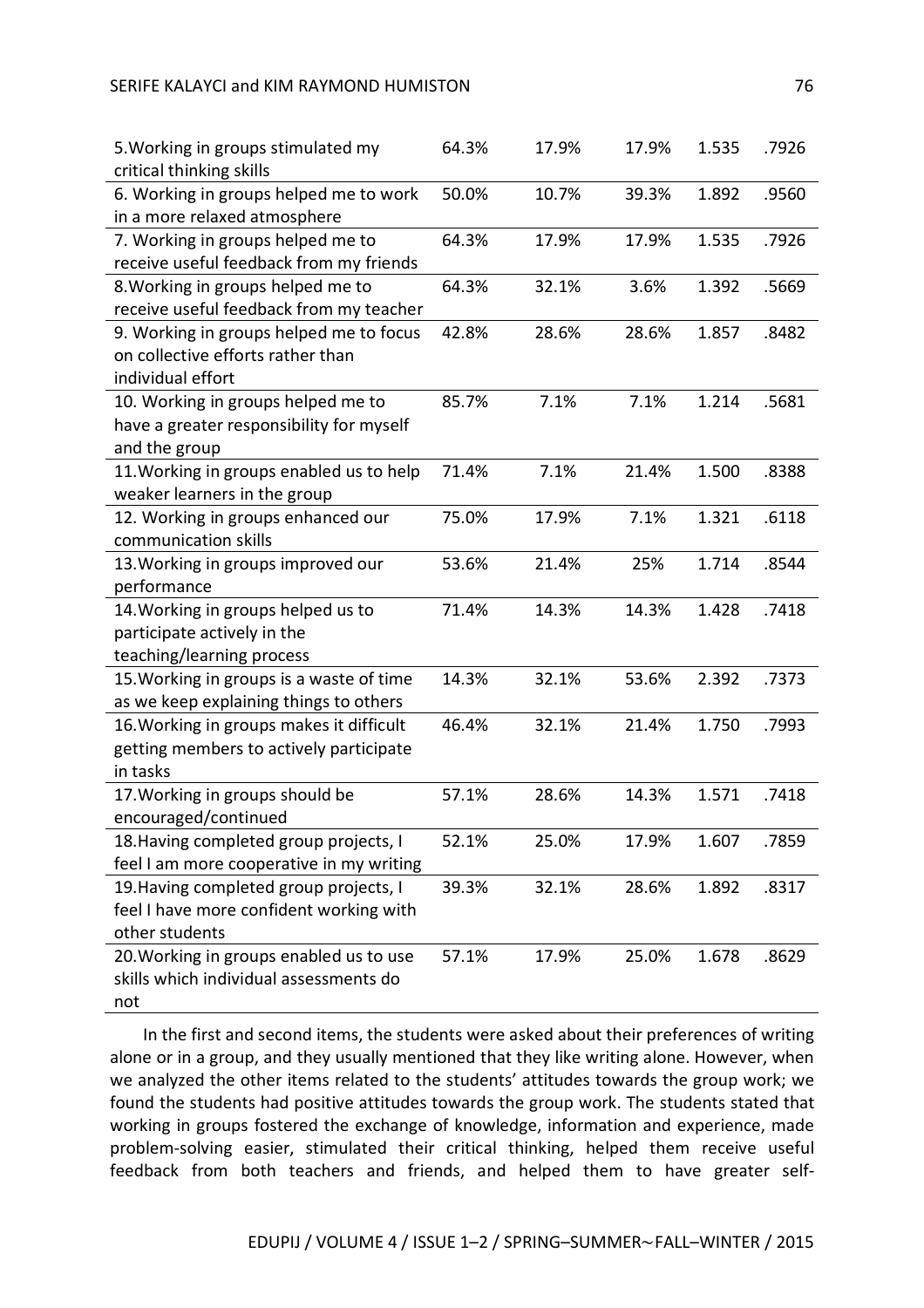responsibility and for their groups. Moreover, as seen in Table 1, there is a significant difference between students who have positive attitudes and negative attitudes towards collaborative tasks. However, in item six, while 14 students (50.0%) stated that working in groups helped them to work in a more relaxed atmosphere, 11 students (39.3%) did not agree with the statement, which is a quite high number. The reason could be that the students only worked in groups in a class environment, where some students may not feel that relaxed.

As seen in Table 1, many students had positive attitudes towards the group work, with students generally supporting the group work. In item eleven, a high number of students (n=20, 71.4%) mentioned that working in group enabled them to help weaker students and helped them to participate actively in the teaching and learning process. Moreover, in item twelve, 21 students (75.0%) stated that working in groups enhanced their communication skills, which is an encouraging result for the researchers in order to apply collaborative tools in classrooms full of students from a traditional educational background. However, in item fourteen, 13 students (46.4%) mentioned that working in groups makes it difficult getting members to actively participate in tasks and nine students (32.1%) were undecided about this issue. It was more or less an expected result for the researcher, because we cannot force the students to participate in tasks actively and equally, and some of the students are just more active by their nature.

In item nineteen, it is interesting that 11 students (39.3%) agreed that having completed group projects, they felt they had more confidence working with other students, while nine students (32.1%) were undecided and eight students (28.6%) did not agree on this issue at all. This result is reasonable, since the students did not have any prior experience of collaborative tasks. Other statistics were more or less the same, with students stating that working in groups improved their performance and enabled them to use skills which individual assessments do not. Also they said that working in groups should be encouraged and continued.

| <b>Questions</b>                         | <b>Yes</b> | <b>Undecided</b> | <b>No</b> | __<br>$\overline{X}$ | <b>SD</b> |
|------------------------------------------|------------|------------------|-----------|----------------------|-----------|
| 21. While working in groups, all group   | 42.9%      | 25.0%            | 32.1%     | 1.892                | .8751     |
| members contributed equally to the       |            |                  |           |                      |           |
| project                                  |            |                  |           |                      |           |
| 22. We sometimes disagreed about         | 60.7%      | 14.3%            | 25.0%     | 1.642                | .8698     |
| what to say or how to express our ideas  |            |                  |           |                      |           |
| 23. Despite disagreement, the group      | 82.1%      | 7.1%             | 10.7%     | 1.285                | .6586     |
| was able to reach consensus              |            |                  |           |                      |           |
| 25. I had the chance to express my ideas | 85.7%      | 7.1%             | 7.1%      | 1.214                | .5681     |
| in the group                             |            |                  |           |                      |           |

**Table 2.** Students' Attitudes towards the Disagreements in Group

In Table 2, the first item shows that 12 students (42.9% ) believed in that while working in groups, all group members contributed equally to the project, while nine students (32.1%) did not agree on the this item and seven students (25.0%) were undecided.

Moreover, in item twenty-two, 17 students (60.7%) accepted that they sometimes disagreed about what to say or how to express our ideas, but 23 students (82.1%) stated that despite any disagreement, the group was able to reach consensus. It is a normal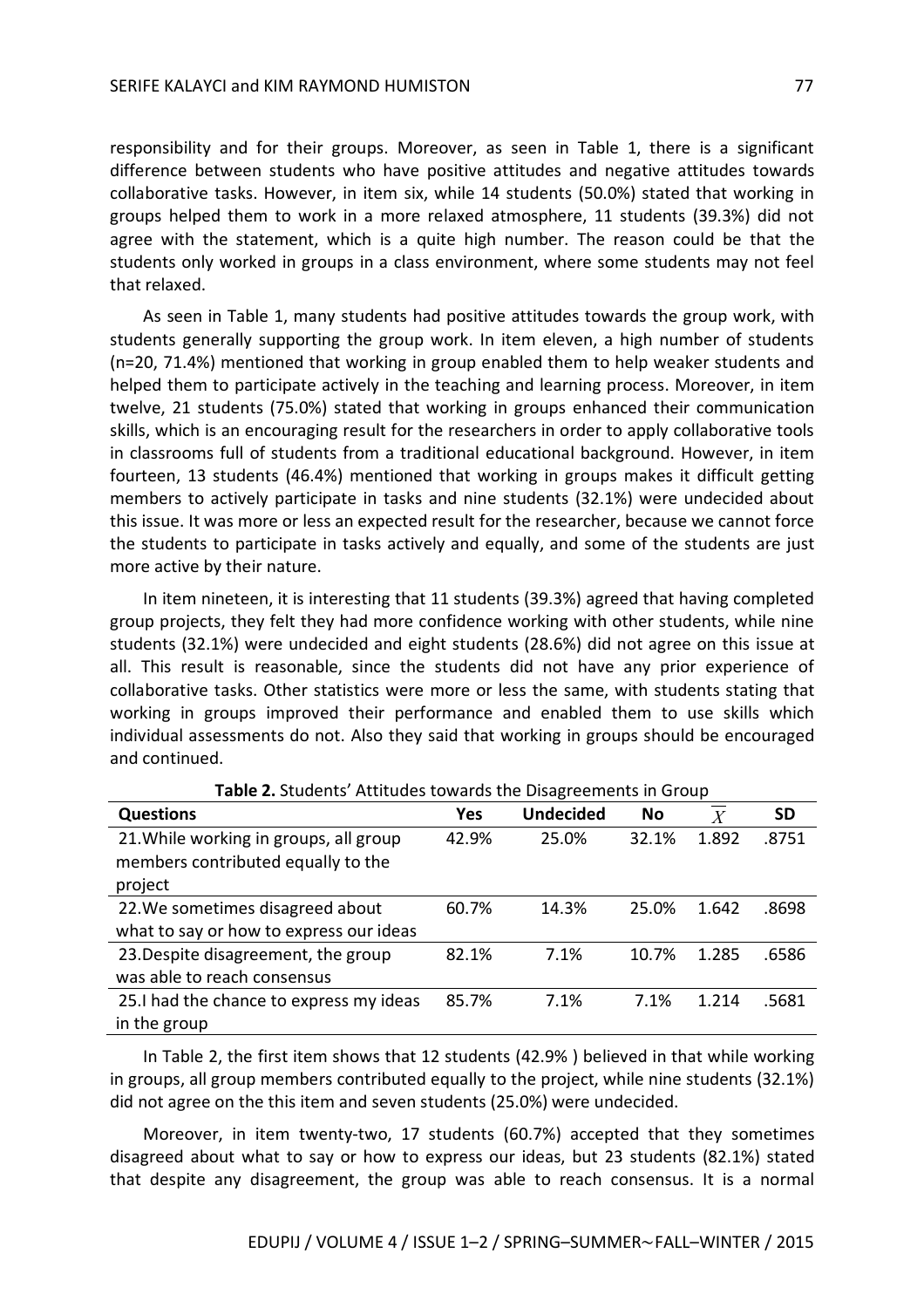situation to have disagreements within a group, but it is hopeful that they reached a consensus. Also, in item twenty-five, 24 students (85.7%) believed that they had the chance to express their ideas in the group, while only two students mentioned that they did not have the chance to express their ideas in the group.

| <b>Questions</b>                      | Yes   | <b>Undecided</b> | No    | X     | <b>SD</b> |
|---------------------------------------|-------|------------------|-------|-------|-----------|
| 31. While working in groups, we spent | 57.1% | 21.4%            | 21.4% | 1.642 | .8261     |
| more time revising than I do when I   |       |                  |       |       |           |
| write alone                           |       |                  |       |       |           |
| 26. While working in groups, we spent | 39.3% | 25.0%            | 35.7% | 1.964 | .8811     |
| more time planning than I do when I   |       |                  |       |       |           |
| write alone                           |       |                  |       |       |           |
| 27. While working in groups, we spent | 42.9% | 17.9%            | 39.3% | 1.964 | .9222     |
| more time generating ideas than I do  |       |                  |       |       |           |
| when I write alone                    |       |                  |       |       |           |
| 28. While working in groups, we spent | 42.9% | 17.9%            | 39.3% | 1.964 | .9222     |
| more time checking spelling than I do |       |                  |       |       |           |
| when I write alone                    |       |                  |       |       |           |
| 29. While working in groups, we spent | 46.4% | 10.7%            | 42.9% | 1.964 | .9615     |
| more time checking grammar than I     |       |                  |       |       |           |
| do when I write alone                 |       |                  |       |       |           |
| 30. While working in groups, we spent | 21.4% | 17.9%            | 60.7% | 2.392 | .8317     |
| more time checking punctuation than   |       |                  |       |       |           |
| I do when I write alone               |       |                  |       |       |           |

**Table 3.** Students' Attitudes towards Editing of Their Work

When it comes to editing of the written work, students' attitudes are different from their general attitudes. In the first item, 16 students (57.1%) stated that while working in groups, they spent more time revising than they do when they write alone which is a positive aspect for the researcher. As for checking grammar and spelling, the number of students was nearly the same, and maybe the students could not decide on these issues. Maybe as they worked in groups, some of them spent time editing the text and the other students trusted them and did not spend more time on editing.

**Questions Physical Line X Yes Undecided No**  $\overline{X}$  **SD** 24.I learned new ways to plan my paragraph from the group 42.9% 25.0% 32.1% 1.892 .8751 32.I learned new ways to support my points of view 71.4% 7.1% 21.4% 1.500 .8388

**Table 4.** Students' Attitudes towards Learning New Things

As seen in Table 4, in item twenty-four, 12 students (42.9%) stated that they learned new ways to plan their paragraph from the group, which is a low number compared to the other results and nine students (32.1%) did not think that they learned new ways to plan their paragraph. However, in item thirty-two, 20 students (71.4%) mentioned that they learned new ways to support their points of view.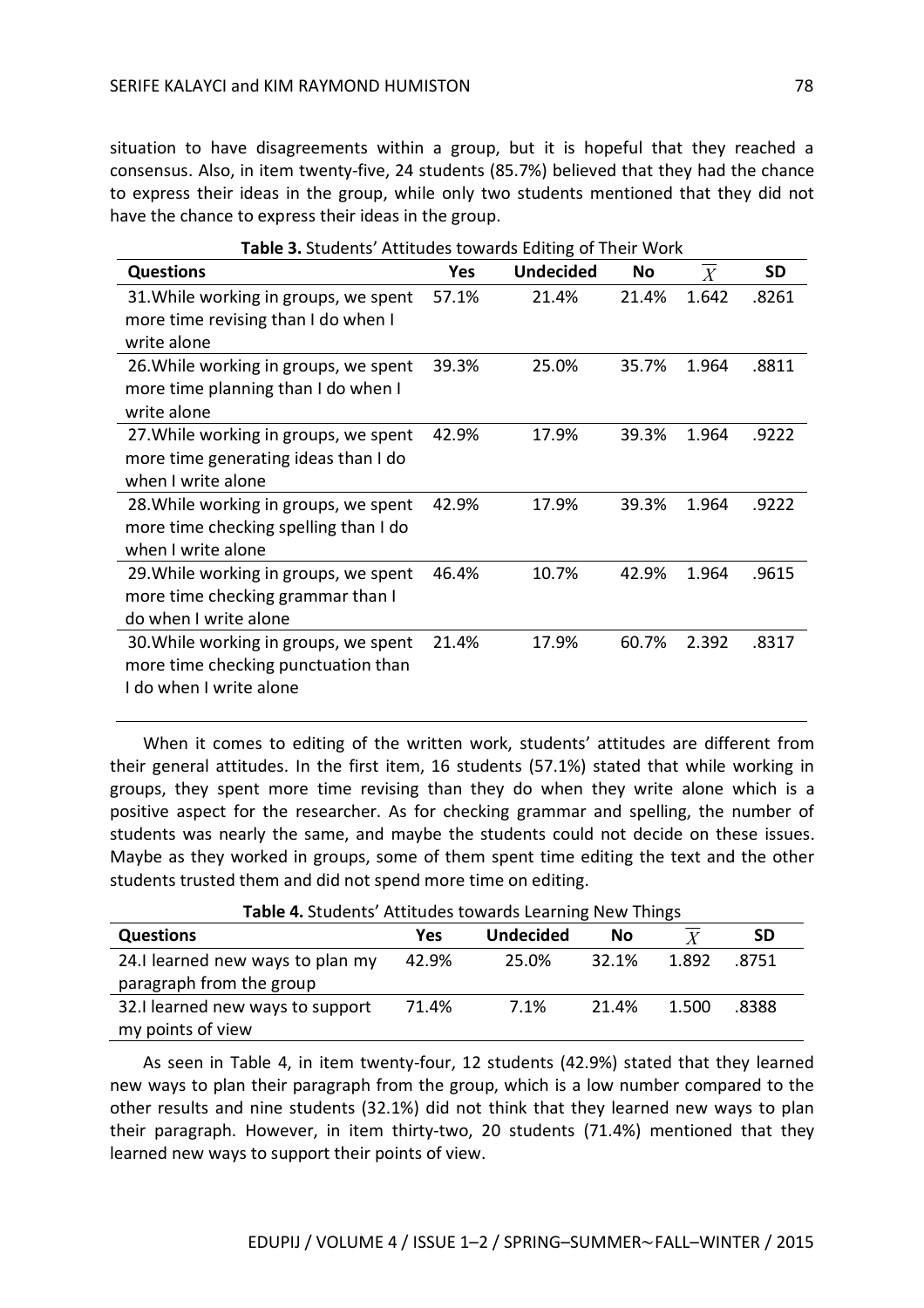| <b>Table 3:</b> Stadents Attitudes towards conditionally continue |       |                  |       |                |           |  |  |
|-------------------------------------------------------------------|-------|------------------|-------|----------------|-----------|--|--|
| <b>Questions</b>                                                  | Yes   | <b>Undecided</b> | No    | $\overline{X}$ | <b>SD</b> |  |  |
| 33.1 enjoy writing more than I did                                | 50.0% | 32.1%            | 17.9% | 1.678          | .7723     |  |  |
| before due to collaborative writing                               |       |                  |       |                |           |  |  |
| 34.1 get more work done when I                                    | 57.1% | 10.7%            | 32.1% | 1.750          | .9279     |  |  |
| work with others                                                  |       |                  |       |                |           |  |  |
| 35. The group produced a better                                   | 42.9% | 28.6%            | 28.6% | 1.857          | .8482     |  |  |
| description and a story as compared                               |       |                  |       |                |           |  |  |
| to individual writing                                             |       |                  |       |                |           |  |  |

**Table 5.** Students' Attitudes towards Collaborative Writing

In item thirty-three, 14 students (50.0%) declared that they enjoyed writing more than they did before due to collaborative writing, while nine students (32.1%) were undecided about this issue. Also in item thirty-four, 16 students (57.1%) believed that they got more work done when they worked with others, but nine students (32.1%) did not agree on this issue. However, many students stated that the group produced a better description and a story as compared to individual writing.

| <b>Table 6.</b> Students   General Attitudes towards Collaborative Tools |       |                  |       |       |           |  |  |  |
|--------------------------------------------------------------------------|-------|------------------|-------|-------|-----------|--|--|--|
| <b>Questions</b>                                                         | Yes   | <b>Undecided</b> | No    |       | <b>SD</b> |  |  |  |
| 36. Overall, this was a worthwhile                                       | 57.1% | 28.6%            | 14.3% | 1.571 | .7418     |  |  |  |
| experience                                                               |       |                  |       |       |           |  |  |  |
| 37. Wiki was useful                                                      | 67.9% | 28.6%            | 3.6%  | 1.357 | .5587     |  |  |  |
| 38. Forum was useful                                                     | 75.0% | 21.4%            | 3.6%  | 1.285 | .5345     |  |  |  |
| 39. Dictionary was useful                                                | 92.9% | 3.6%             | 3.6%  | 1.107 | .4162     |  |  |  |

**Table 6.** Students' General Attitudes towards Collaborative Tools

When the students are asked to give their opinions about whether this was a worthwhile experience in item thirty-six, 16 students (57.1%) said "yes" while only four students (14.3%) said "No". Also in items thirty-seven, thirty-eight and thirty-nine, 19 students (67.9%) thought that Wiki was useful, 21 students (75.0%) stated that Forum was useful, and 26 students, the highest number recorded (92.9%) thought the dictionary (Glossary) was useful. Furthermore, only one student did not find these activities useful.

## *Findings from the Question about the Collaborative Tools*

To address the second research question, the students were asked about their preferences of the collaborative tools and they were asked to number the tools according to their preferences. "First" is defined as the most liked task and "Fourth" is defined as the least liked task.

| <b>Table 7.</b> The name of Stadents Therefores of Condivolative Tools |              |        |              |          |  |  |
|------------------------------------------------------------------------|--------------|--------|--------------|----------|--|--|
|                                                                        | <b>First</b> | Second | <b>Third</b> | Fourth   |  |  |
| Wiki                                                                   | 35.7%        | 32.1%  | 17.9%        | 4.14.3%  |  |  |
| Glossary                                                               | 25.0%        | 35.7%  | 21.4%        | 5.17.9%  |  |  |
| Forum                                                                  | 28.6%        | 17.9%  | 28.6%        | 7.25.0%  |  |  |
| Quizzes                                                                | 25.0%        | 10.7%  | 21.4%        | 12.42.9% |  |  |

**Table 7.** The Rank of Students' Preferences of Collaborative Tools

Forums can be considered as a collaborative tool since the students can interact with each other and comment on and edit their writing. However, it can be understood from Table 7 that students are neutral about the forums and that they are undecided about this task. For the Glossary, the researcher created a relaxed atmosphere for the students to build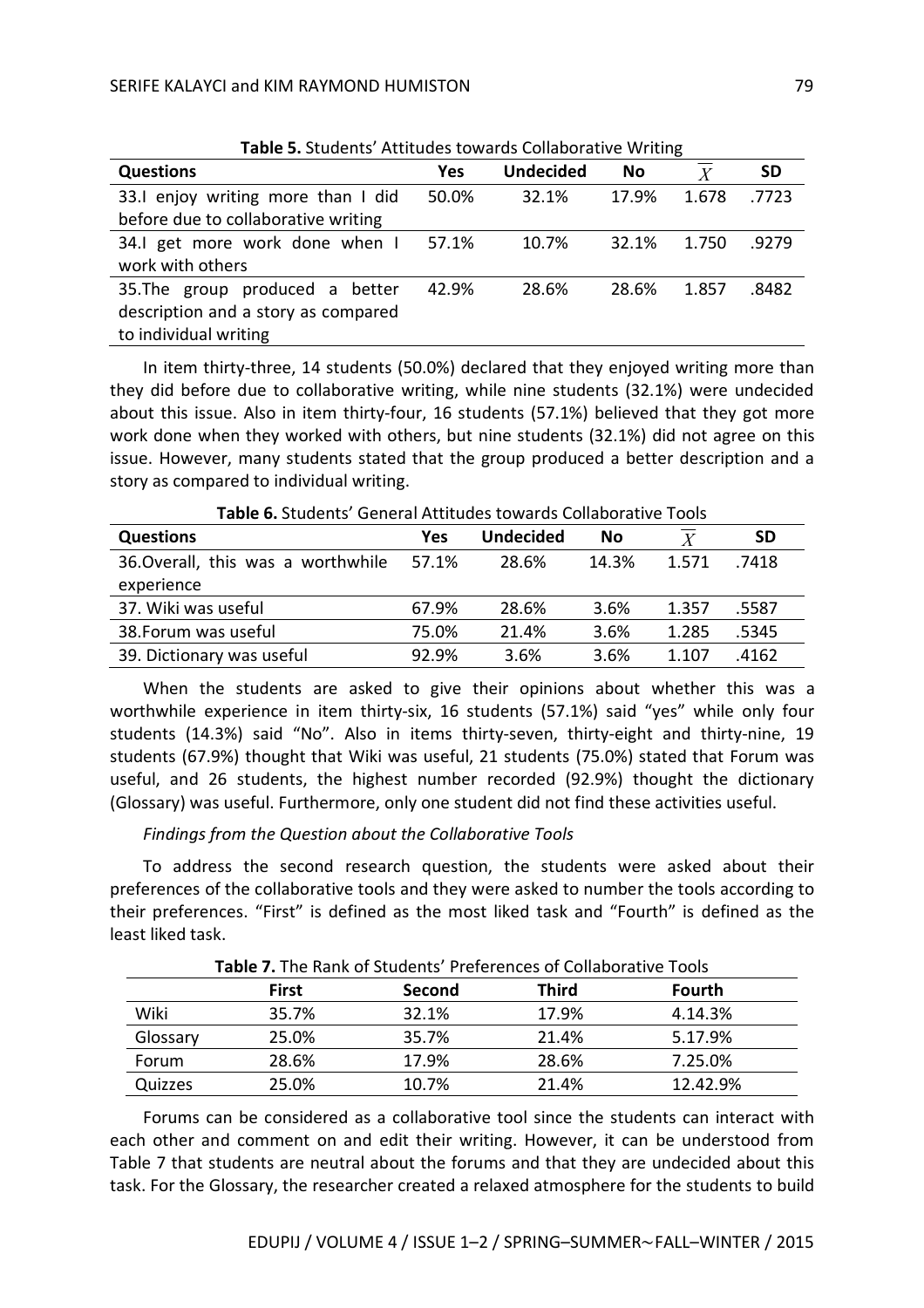a dictionary, and 129 entries were created by the students; so it can be assumed that generally the students enjoyed doing this task. Wiki was the most preferred constructivist tool among the others (n=10, 35.7%), and also it should be noted that (n=9, 32.1%) almost as many people preferred the wiki as their second choice. It can be concluded that the wiki was the most liked and preferred collaborative task among the participants. As the traditional task, quizzes was not preferred among the participants, with only seven students (25.0%) choosing quizzes as their first ranked task. Also 12 students chose quizzes as the least preferred tasks.

## *Findings from the Interviews*

After analysis of the questionnaires, 12 students were interviewed. Designed in line with the research questions and according to findings obtained from the questionnaires, the interview questions focused on:

- The effectiveness of Moodle in SAC lessons.
- The effectiveness of collaborative tools such as wikis, forums and glossaries.
- The difference in attitudes between the first and second semesters.

The content analyses of the interviews are presented in the following sections**.**

## *General Attitudes towards Moodle*

The students in the semi-structured interview were asked about their experiences with Moodle in general. Nearly all the students stated that generally they found Moodle to be useful. They were also asked in what way Moodle was effective. The participants stated different reasons for its effectiveness.

## Extract 1

"*Generally, I found the Moodle useful because I improved myself and it was very enjoyable and effective.*"

As stated above, the participant found Moodle to be effective and enjoyable and believed that it improved himself.

## Extract 2

"*If I describe it in percentage I can say that it was 70% or 80% useful but it was enjoyable, I enjoyed using Moodle 100%*."

As seen in this quote, the participant stressed that he enjoyed Moodle and in general he found it useful.

## *Participants' Change of General Attitudes towards Moodle*

To understand the effectiveness of the collaborative tools actively used in the class during the second semester, first of all, the students were asked about whether or not there was a difference in their attitudes towards Moodle between the first semester and the second semester. Then, according to their answers, the researcher asked why their perceptions of Moodle had changed. Here are some extracts from the participants' answers:

Extract 10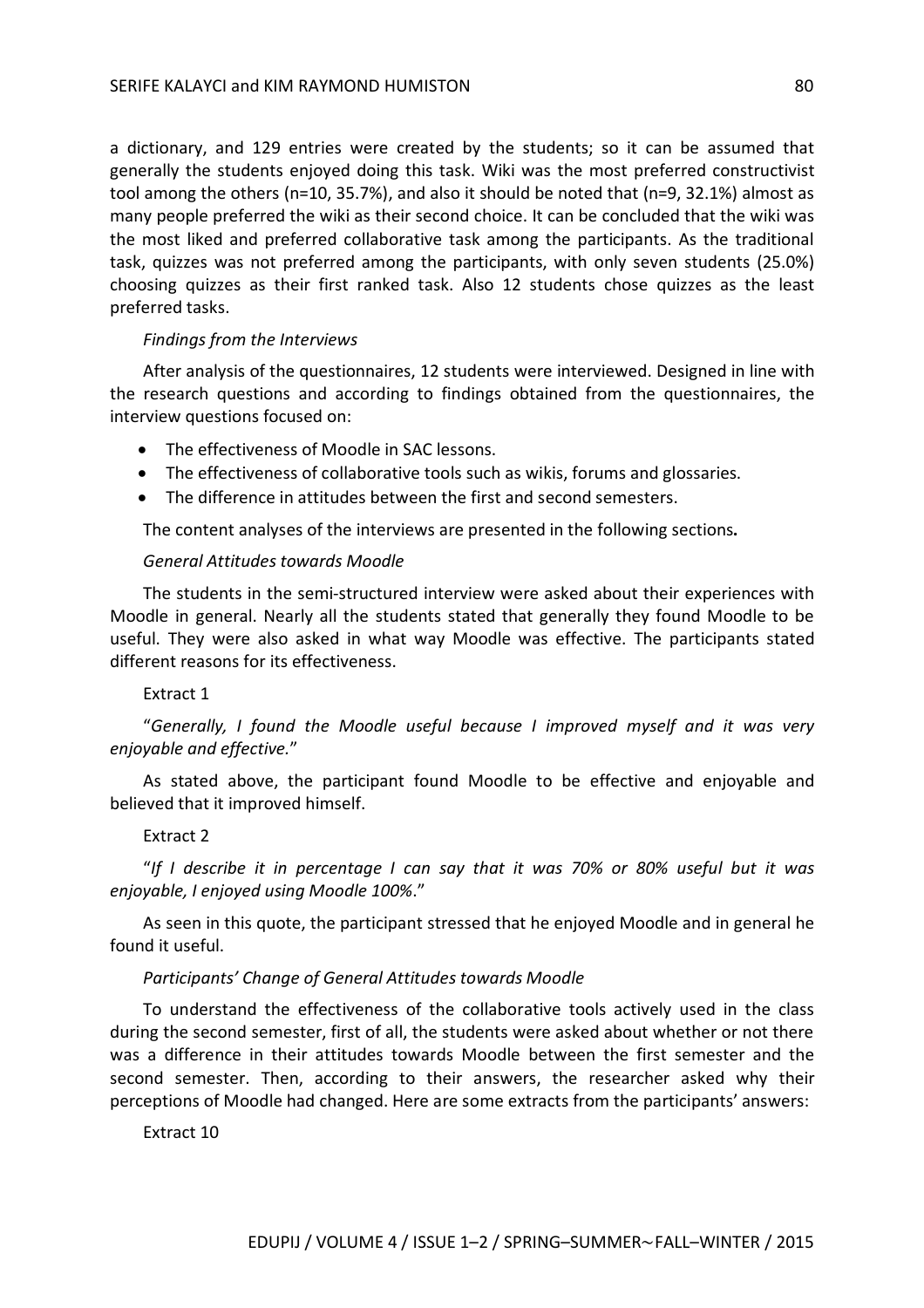"*Yes, I used Moodle much more actively in the second semester, and why? Because we started to use Forum, Dictionary and Wiki, they were enjoyable and everybody could express and support their ideas, I learned a lot of vocabulary."*

The participant expressed that he liked and used Moodle because of collaborative tools and also mentioned that it improved his vocabulary knowledge.

## Extract 6

"*In the first semester I was not interested in using Moodle, but in the second semester I was much more interested in using Moodle."*

Another participant also stated that her attitudes towards Moodle changed in the second semester and she became much more interested in using Moodle.

#### Extract 8

"*In the first semester I did not know how to use it well, but in the second semester I learnt it and used it a lot."*

The participant mentioned that she did not know how to use the Moodle in the first semester and as she learned to use it in the second semester quite a lot. As understood from the statements of the students, they started to use Moodle much more actively and they saw its purpose with collaborative activities in the second semester. Moreover, many of them said that their perceptions changed in a positive way because of these tools.

#### *Effectiveness of the Collaborative Tools*

The interview results for the collaborative tools reflect the positive opinions obtained from the questionnaires. All the interviewees agreed with the effectiveness of collaborative tools. However, there were some attitudes differences between the tools. The students generally found these tools effective.



**Figure 1.** Reasons for the Effectiveness of Moodle Courses

As seen in Figure 1, being enjoyable, and accessing activities beyond time and place were the favorite reasons for the effectiveness of Moodle courses, according to the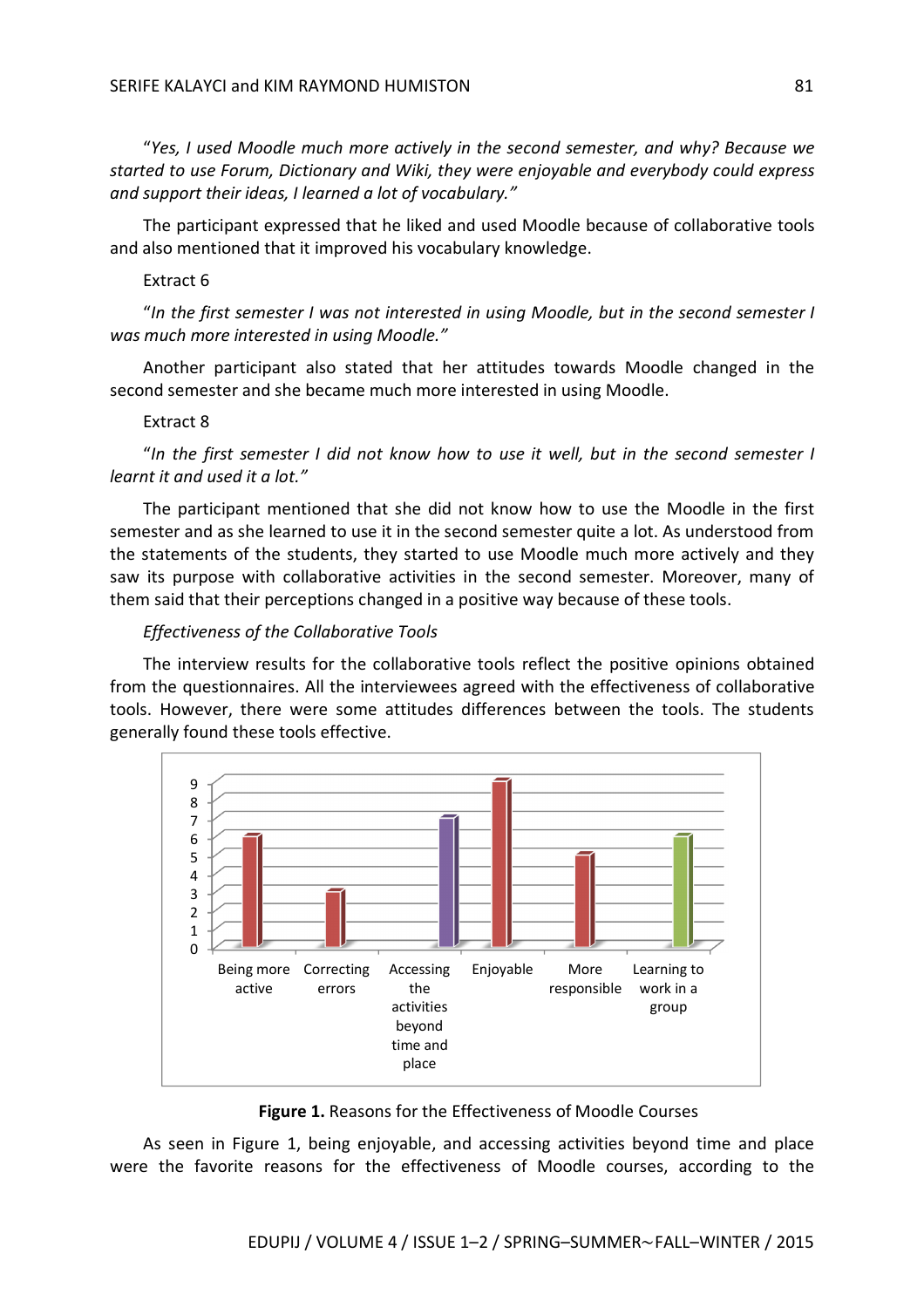interview results. Also they were much more active, responsible and they learned to work in a group. Regarding the effectiveness of the collaborative tools, here are the statements of some of the students:

#### Extract 6

*"I spent a lot of time using wiki, forum and glossary in SAC lessons. We were more active and responsible for our own learning."*

As stated, the participant mentioned spending a lot of time using the collaborative tools. It can be concluded that by using these tools the students took responsibility for their own learning process.

### Extract 11

"*I didn't even open a book, but I learned a lot of things from my friends, we were correcting our friends' writings. We learned from our friends not only teacher.*"

As indicated, the participant tended to learn from the experiences of their friends. It can be interpreted that being in co-operation with other students might enable us to reach new understanding about the learning process.

## *Findings from the Moodle Website*

In this study, the researcher tried to find out whether or not the students' preference towards activities matched the frequency of using particular activities. In order to get the answer, the researcher took screenshots of the tools the students used. How many times the students viewed the activities are written on the screen. By analyzing these screenshots and the results of the questionnaires, we can understand whether or not there is any relationship. The students' first and second choices were taken into account in order to understand the preferences of the students. Wiki was the most popular tool; the students viewed wiki 1,338 times, which is a large number compared to the small number of participants and the limited time of the research. However, the final result for wiki was not inspiring. They could not be considered 'quality work', but even so, this result does not change the reality that students frequently used wiki.

| 1. Vocabulary I                  | Ξ.       | $\overline{\phantom{a}}$ |                                                       |
|----------------------------------|----------|--------------------------|-------------------------------------------------------|
| 2. Vocabulary II                 | $\sim$   | $\omega$                 |                                                       |
| 3. Was Going To                  | $-$      | $\sim$                   |                                                       |
| Learning Strategies 2 - Speaking | 68 -     |                          | Thursday, 18 April 2013, 12:37 PM (245 days 3 hours)  |
| 1. Vocabulary                    |          | $\frac{1}{2}$            |                                                       |
|                                  |          |                          |                                                       |
| 2. Conjunctions Quiz             |          | (m) (m)                  |                                                       |
|                                  |          |                          |                                                       |
| 3. Scrambled Sentences           | ۰.       | $\sim$                   |                                                       |
| <b>Wiki</b>                      | $1338 -$ |                          | Saturday, 14 December 2013, 9:14 PM (4 days 18 hours) |
|                                  |          |                          |                                                       |

## **Figure 2.** Frequency of Students' Usage of Wiki

Quizzes, as the traditional activity in Moodle, was the least favorite tool among the students and only ten students chose it as their most liked or second most liked activity. The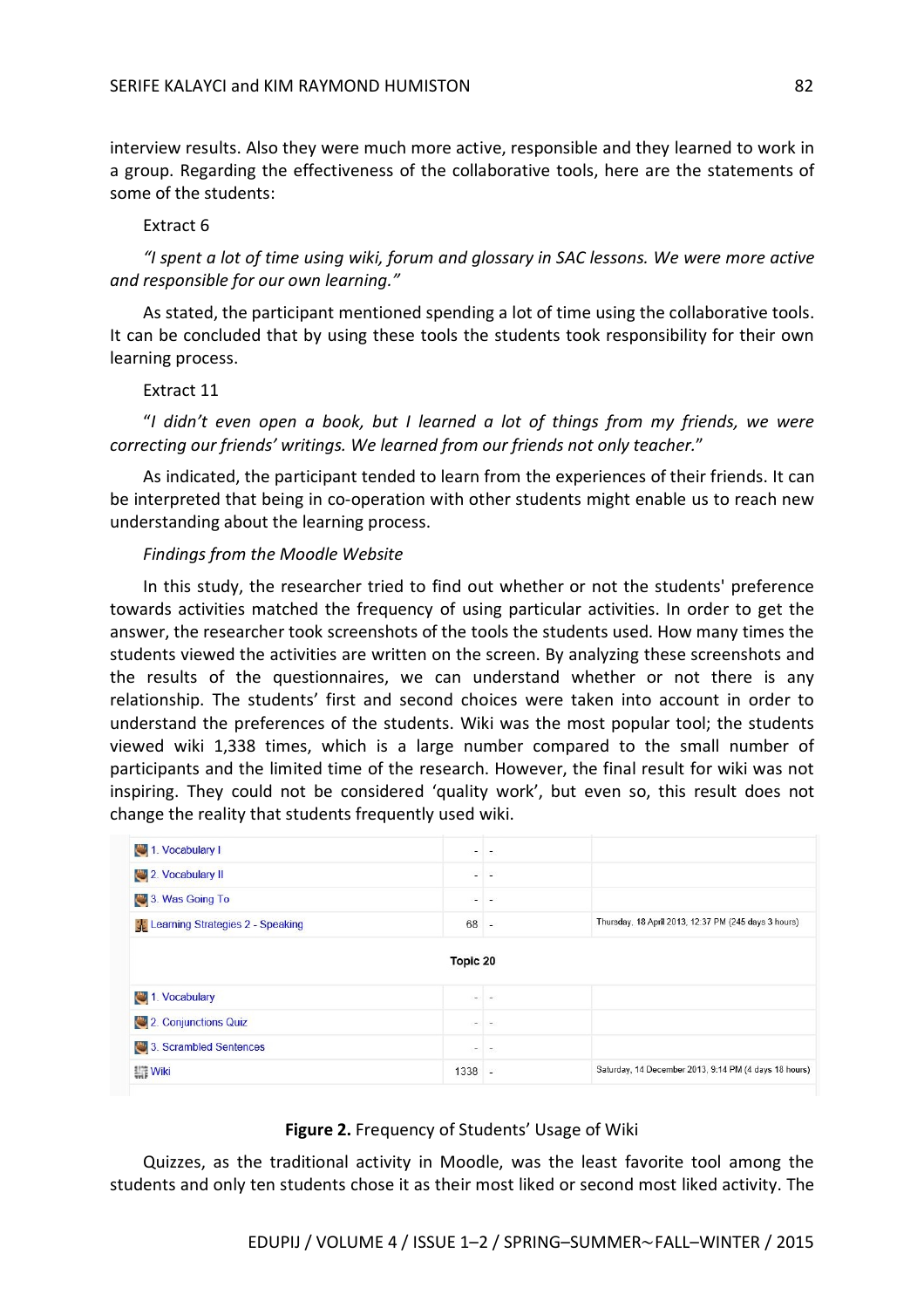results were also interesting since the quizzes were parallel to their main course syllabus and the students had the chance of revising the subjects they learned in their main course lesson. However, the students did not even do the quizzes or only some of them did the quizzes.

| Soruları nasıl cevaplayacaksınız | $\overline{4}$ | ÷.                       | Saturday, 23 November 2013, 3:05 PM (26 days)        |
|----------------------------------|----------------|--------------------------|------------------------------------------------------|
| 1. Reading Quiz I                | $\overline{4}$ | $\sim$                   | Thursday, 9 May 2013, 8:49 PM (223 days 18 hours)    |
| 2 <sup>2</sup>                   | ۰.             | $\frac{1}{2}$            |                                                      |
| $\Box$ 3                         | $\sim$         | $\tau$                   |                                                      |
| 214                              |                |                          |                                                      |
| 25                               |                | $\overline{\phantom{a}}$ |                                                      |
| 26                               | $\frac{1}{2}$  | $\frac{1}{2}$            |                                                      |
| 27                               | 2              | Ġ.                       | Thursday, 21 February 2013, 2:48 PM (301 days)       |
| 28                               |                |                          |                                                      |
| 29                               | 1              | $\overline{\phantom{a}}$ | Thursday, 13 December 2012, 10:02 AM (1 year 6 days) |
| 210                              | $\sim$         | $\overline{\phantom{a}}$ |                                                      |
| 211                              |                |                          |                                                      |
| 12 More                          | $-1$           | $\sim$                   |                                                      |
| 13. Vocabulary Units 11 - 12     | 1              | $\sim$                   | Thursday, 11 April 2013, 2:28 PM (252 days 1 hour)   |

## **Figure 3.** Frequency of Students' Usage of Quizzes

As seen in Figure 3, students were not interested in doing the quizzes. However, the low number of frequencies could be because of the nature of the exams, as students did them only once and they did not check their friends' answers. However, in general the students' preference towards activities matched the frequency of using particular activities. The students used the collaborative tools more often than the traditional tool such as quizzes.

## **Conclusion and Discussion**

The main purpose of this study was to investigate students' general attitudes towards collaborative tools in a virtual learning environment named Moodle, as used in compulsory English language prep classes for Turkish university students. It also aimed to find out whether or not the students' preferences towards activities matched the frequency of using particular activities.

Dörnyei (1997) claimed that collaboration or group work enables learners to develop positive attitudes towards learning in comparison to teacher-centered instructions, thus the study expected to find positive attitudes toward collaborative tools in Moodle. In accordance with the prediction, the overall results of the questionnaire indicate that the majority of participants did have positive attitudes towards the collaborative tools in Moodle. This result is in line with previous research about attitudes of students towards using computers in an ELT environment (Chen, 2003; Ayres, 2002; Lin, 2002). Although many of the students came from a traditional background of education, they found the collaborative activities useful and they enjoyed using these tools. Moreover, the students stated that their attitudes have changed owing to the inclusion of collaborative tools in their lessons. It may be important to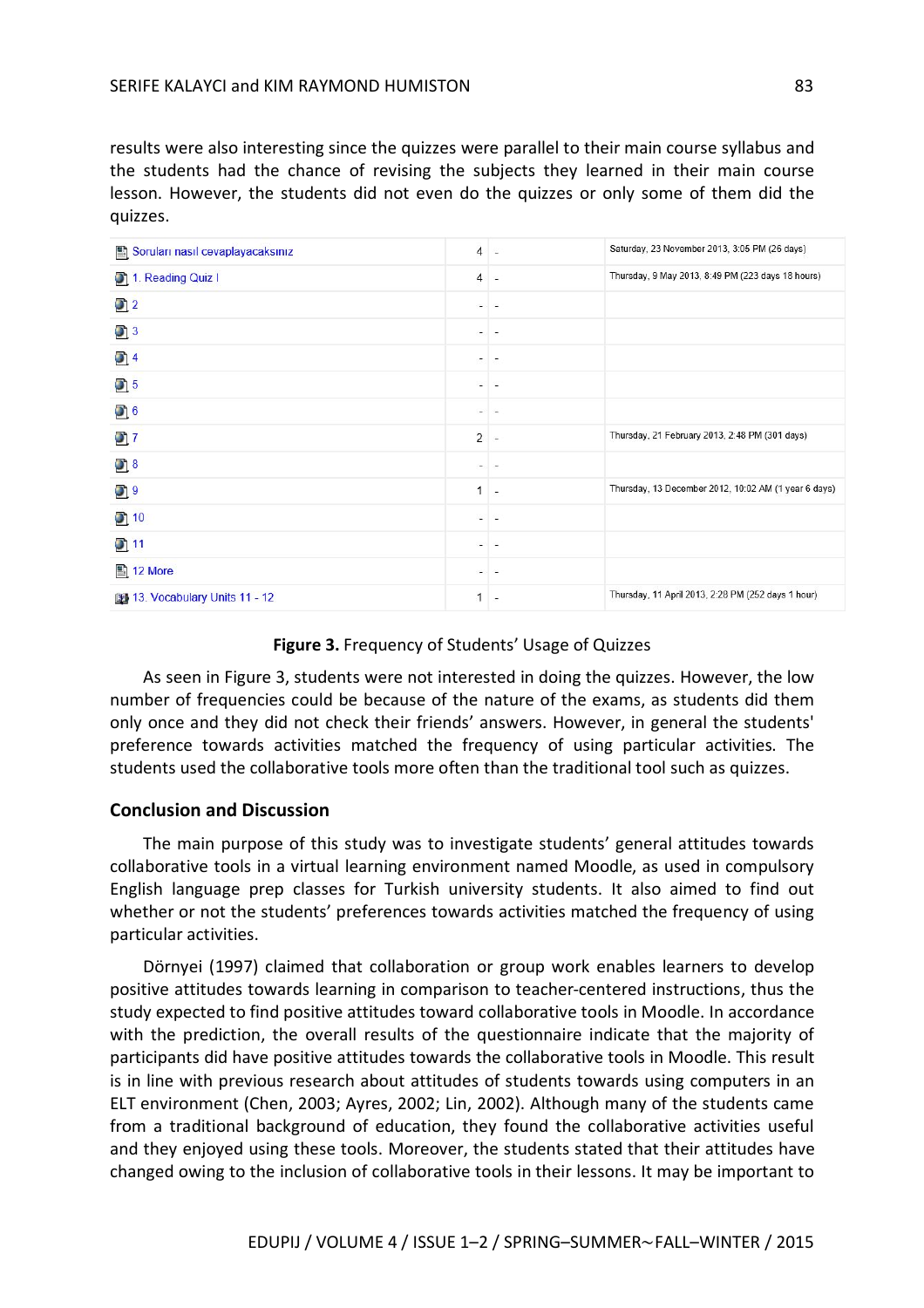point out that applying collaborative learning in any university language course or skill course may increase the autonomy of the students, and they may take more responsibility for their studies. It can be concluded that, the collaborative tools were viewed by all of the participant students as an opportunity to reflect on their learning process by working together in the activities in a friendly and constructive environment.

According to the results of the questionnaire, and the interview results, Wiki was the most preferred tool, with Glossary the second, Forum third, and Quizzes were the least preferred. In fact, these results are in line with the questionnaire results, but during the interviews, the students declared that the glossary was their favorite tool and they learned a lot of vocabulary thanks to it. The reason for this result can be that the students put their personal photos next to the word that they defined in the Glossary and everybody commented on it or laughed at some of the pictures. Also Wiki was a useful tool, but there was a problem regarding "copy-paste" and some students were unwilling to work together. Since the students were not accustomed to working collaboratively and cooperatively and it was the first time they had any experience of using collaborative tools in a Virtual Learning Environment, their final works of Wiki were not very inspiring. However, it was still a valuable experience for them and they showed their attitudes and support in a positive way in the questionnaire and also during the interviews.

As can be seen in the above findings, the collaborative tools may be useful for most of the problems encountered by the teachers in the classroom. Therefore, it is highly recommended to integrate some sort of VLE into classroom-based compulsory foreign language education in higher education institutes. Various studies have shown that virtual learning environments and applications such as web 2.0 tools facilitate the use of social constructivist principles (McLoughlin & Lee, 2007; Woo & Reeves, 2007). It is also important to give opportunities to students to experience collaborative activities through the integration of VLE into the learning process. In this respect, designing online courses and collaborative activities in accordance with pedagogical principles of language learning and teaching is very important. Also, the use of collaborative tools appears to increase the opportunities for collaboration and interaction. However, one difficulty that a teacher may encounter is the teacher and students' new roles. Contrary to expectations, online courses do not decrease the teacher's work, as Adair-Hauck, Willingham-McLain, & Youngs (1999) indicate, "Instead, his/her energies are channeled in different directions such as evaluating, choosing, designing, adapting software, serving as consultant to students, assuring that the overall course learning objectives are being met, and that the course is an integrated whole." (p.293). Not only students, but also teachers may spend a lot of online. Compared to students, the teacher can spend more time on the VLE preparing activities, interacting with students, giving feedback, evaluating and such like.

Since many of students may not have prior experience of collaborative work, they may feel that they do not improve or learn something. Also some students may feel that it is a waste of time. The teacher needs to be patient with these students and encourage them to take part in the activities and experience the process of collaboration. Moreover, the teacher may need to be much more active as facilitator or guide in the classroom. Furthermore, the effectiveness of collaborative tools on skills such as writing, speaking, listening and reading could be investigated in further studies.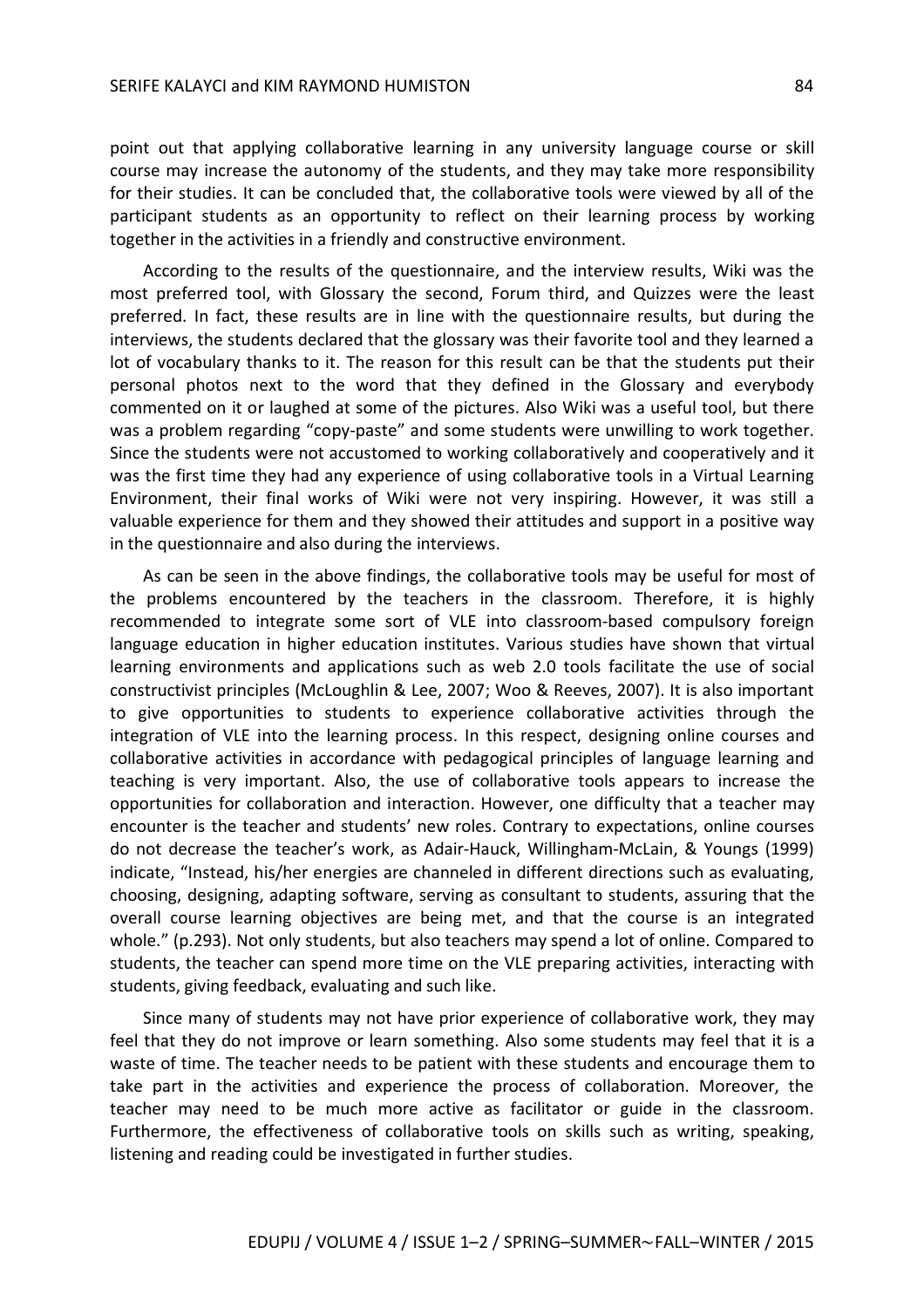## **Notes**

Corresponding author: KIM RAYMOND HUMISTON

This study was produced from the thesis submitted to Cag University, Tarsus, by Serife Kalayci, under the supervision of Dr. Kim Raymond Humiston.

## **References**

- Adair-Hauck, B., Willingham-McLain, L., & Youngs, B. E. (1999). Evaluating the integration of technology and second language learning. *CALICO Journal, 17*(2), 269-306.
- Ayres, R. (2002). Learner attitudes toward the use of CALL. *Computer Assisted Language Learning, 15*(3), 241-249.
- Chen, P. (2003)*. EFL student learning style preferences and attitudes toward technologyintegrated instruction*. (Doctoral dissertation, University of South Dakota, 2003). Dissertations Abstracts International, *64*(8), 2813.
- Dörnyei, Z. (1997). Psychological processes in cooperative language learning: Group dynamics and motivation. *Modern Language Journal*, 482-493.
- Farrah, M. A. H. (2011). Attitudes Towards Collaborative Writing Among English Majors in Hebron University. *AWEJ, 2*(4), 136-170.
- Fraenkel, J. R., & Wallen, N. M. (2006) *How to design and evaluate research in education*. Boston: McGraw-Hill.
- Inozu, J., & Ilin, G. (2007). How do learners perceive e-language learning programs in their local context. *Asian EFL Journal, 9*(4), 280-288.
- Lai, C. C., & Kritsonis, A. W. (2006). The advantages and disadvantages of computer technology in second language acquisition. *National Journal for Publishing and Mentoring Doctoral Student Research, 3*(1), 1-6.
- Liaw, S. S. (2008). Investigating students' perceived satisfaction, behavioral intention, and effectiveness of e-learning: A case study of the Blackboard system. *Computers & Education*, *51*(2), 864-873.
- Liaw, S. S., Huang, H. M., & Chen, G. D. (2007). Surveying instructor and learner attitudes toward e-learning. *Computers & Education*, *49*(2), 1066-1080.
- Lin, M. S. (2009). H*ow computer-mediated communication affects ell students' writing processes and writing performance*. (Unpublished PhD Thesis). Norman, Oklahoma, USA.
- Lin, N. T. (2002). Motivation and attitude toward integrated instruction through technology in college-level EFL reading and writing in Taiwan. (Doctoral dissertation, University of Pittsburgh, 2002). *Dissertation Abstract International*, *64*(1), 59.
- McLoughlin C., & Lee M. (2007). *Social software and participatory learning: pedagogical choices with technology affordances in the Web 2.0 era*. Retrieved from http://www.ascilite.org.au/conferences/singapore07/procs/mcloughlin.pdf
- Molina A. I., Redondo, M. A., Lacave, C., & Ortega, M. (2014). Assessing the effectiveness of new devices for accessing learning materials: An empirical analysis based on eye tracking and learner subjective perception. *Computers in Human Behavior*, *31*, 475- 490.

Nunan, D. (1988). *The learner-centered curriculum*. Cambridge: Cambridge University Press.

Ong, C. S., & Lai, J. Y. (2006). Gender differences in perceptions and relationships among dominants of e-learning acceptance. *Computers in Human Behavior*, *22*(5), 816-829.